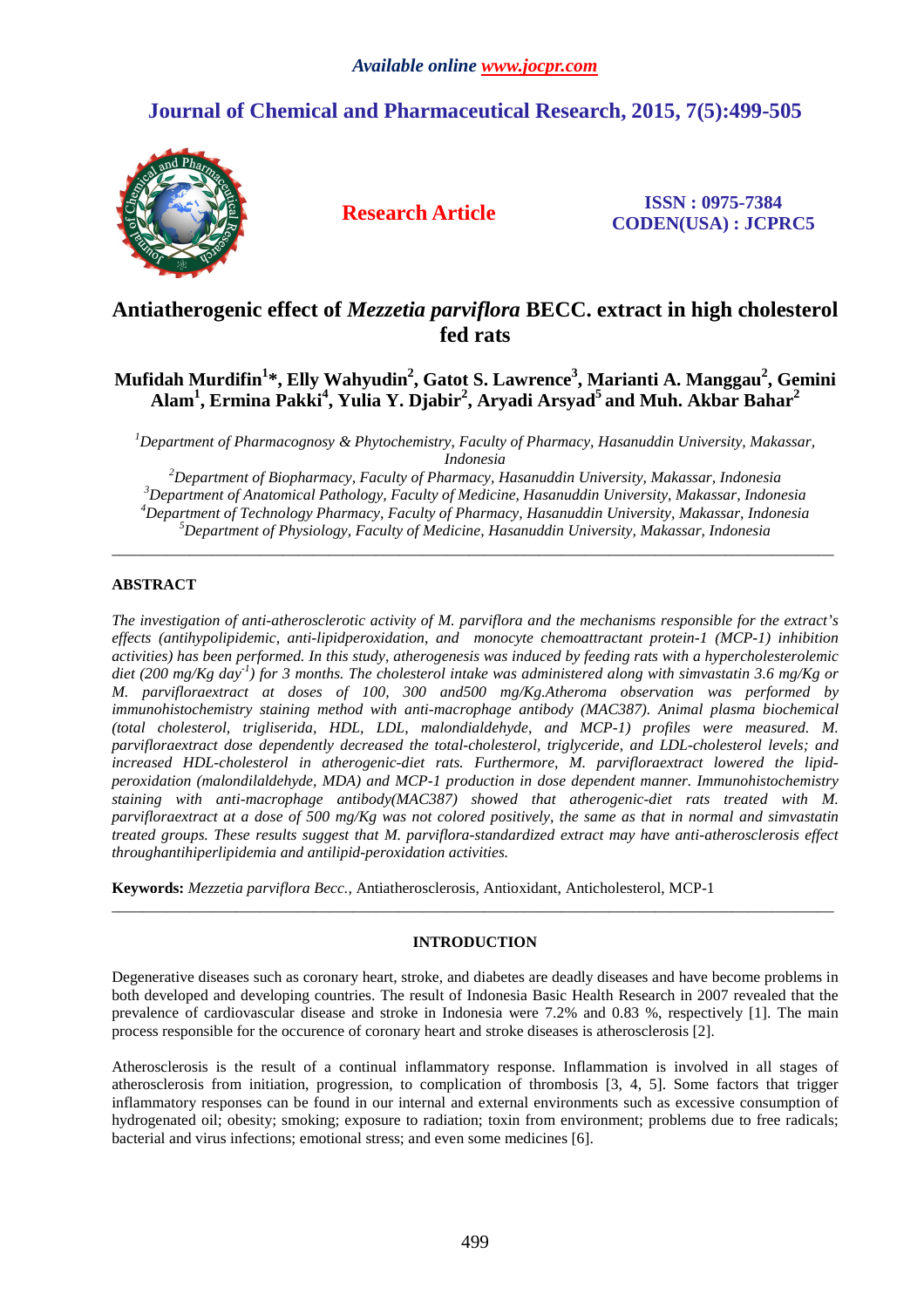Studies on the pathogenesis of atherosclerosis show that the alterations in endothelial-cell function precede the development of atherosclerotic changes and the progression of vascular lesions. Endothelial dysfunction occurs well before the structural manifestation of atherosclerosis and becomes an independent predictor of future cardiovascular events [7]. Itis a result of a continual process of endothelium layer stimulation and activation that can be caused by imbalanced production between oxidant and antioxidant in human body. It leads various occurences such as LDL oxidation and inflammation response which worsens the condition[8].

*\_\_\_\_\_\_\_\_\_\_\_\_\_\_\_\_\_\_\_\_\_\_\_\_\_\_\_\_\_\_\_\_\_\_\_\_\_\_\_\_\_\_\_\_\_\_\_\_\_\_\_\_\_\_\_\_\_\_\_\_\_\_\_\_\_\_\_\_\_\_\_\_\_\_\_\_\_\_*

Oxidized LDL (OxLDL) produce some biological responses, firstly it induces the endothelial cell to generate some chemotactic substances including *monocyte chemotactic protein-1*(MCP-1). MCP-1attracts circulating monocytes, and promotes the differentiation of resident-monocytes into tissue macrophages and inhibits the motility of resident macrophages. These processes increase foam cell formation and finally cause atherosclerosis [9-12].

The prevention of LDL oxidation is not yet widely known. The first strategy to prevent the LDL oxidation in antiaterosclerotic research is mechanism-based antioxidant therapy [3]. One of the sources of natural antioxidants is herbal medicine with high content of polyphenol compounds. The consumption of phenolic compounds epidemiologically proves to have an opposite relationship with the rate of morbidity and mortality caused by the coronary heart disease[13].Consumption of polyphenolic-rich beverages in a short time increases the status of serum antioxidant in healthy subjects which is able to control cholesterol accumulation in macrophages [14].

One of the plants containing polyphenol compounds is *Mezzetia parviflora* Becc (*M. Parviflora*). In Buton island, located in Eastern Indonesia, the boiled wood bark of the plant is used to reduce cholesterol level. It is also used as a slimming medicine, antidiabetic, and antitumor. The effects are due to the ability of anti free-radical compound which is in a fairly high amount in the plant [15]. However, there is no scientific data that depict the antiatherogenic activity of *M. parviflora*and the underlying mechanisms. Therefore, the present work is designed in order to develop the *M. Parviflora* extract to become standardized herbal that has antiatherosclerosis effects.

# **EXPERIMENTAL SECTION**

# **Preparing the Material and Extraction**

The fresh stem bark of *M. parviflora* were collected locally from Buton island. After that, they were dried using oven in temperature of  $40^{\circ}$ C. The dried material was crushed up and ground to get homogeneous fine powder and then it was ready to be used as research material. A total of 5-kg of *M. parviflora* powder was extracted through maceration with ethanol-water solvent (7:3). The ethanolic extract was concentrated and evaporated until the extract was free from ethanol, and then lyophilized until dry extract was obtained (686.5 g). 500 g ethanolic extract of*M. parviflora*was subjected to a solid-liquid partition with acetone. The amount of acetone extract was 75 g and insoluble in acetone was 407 g. The acetone insoluble extract was standardized and used in the next test.

# **Animals and Experimental Design**

The experimental protocols were approved by the Ethics Committee of the University of Hasanuddin, Indonesia (No. 0496/H04.8.4.5.31/PP36-KOMETIK/2010).

Activities of *M. parviflora*extract were tested by using male Wistar rat which were put in cages in a controlled environment. During the adaptation, rats were fed with pellet and tap water *ad-libitum* for 1 month until the rats weighing between 170-200g. The animals were randomly assigned to six experimental groups with three rats in each group. Animals in groups I served as positive control, was given simvastatin 3.6 mg/kg. Groups II, III, and IV were given sequentially 100, 300 and 500 mg/kg of*M. parviflora*extract peroral once a day. The agents were administered along with cholesterol 200 mg/kg administration. Group V, served as the control group, received cholesterol only. Rats in group VI, as the normal control, was not given any treatment. The test was performed for 3 months.

# **Measurement of Plasma Biochemistry**

Before starting the treatment, animal plasma biochemical profiles were measured as a baseline. In the end of treatment, the same procedures were performed. After over night fasting (12 hours), rats were sacrificed under ether anesthesia and blood samples were collected intracardially into centrifuge tube. The serum were separated by allowing the coagulated blood to clot for 15 minutes at temperature of  $25^{\circ}$  C, centrifuged at 2500 rpm for 20 minutes, and then stored in plastic vials at  $-20^{\circ}$ C until analysis of total cholesterol, trigliserida, HDL and LDL. Lipid peroxidation was estimated in serum by measuring the malondialdehyde (MDA) production generated in the thiobarbituric acid reaction. MCP-1 levels were only determined at the end of activities and measured by using rat Elisa kit (Invitrogen KRC1011).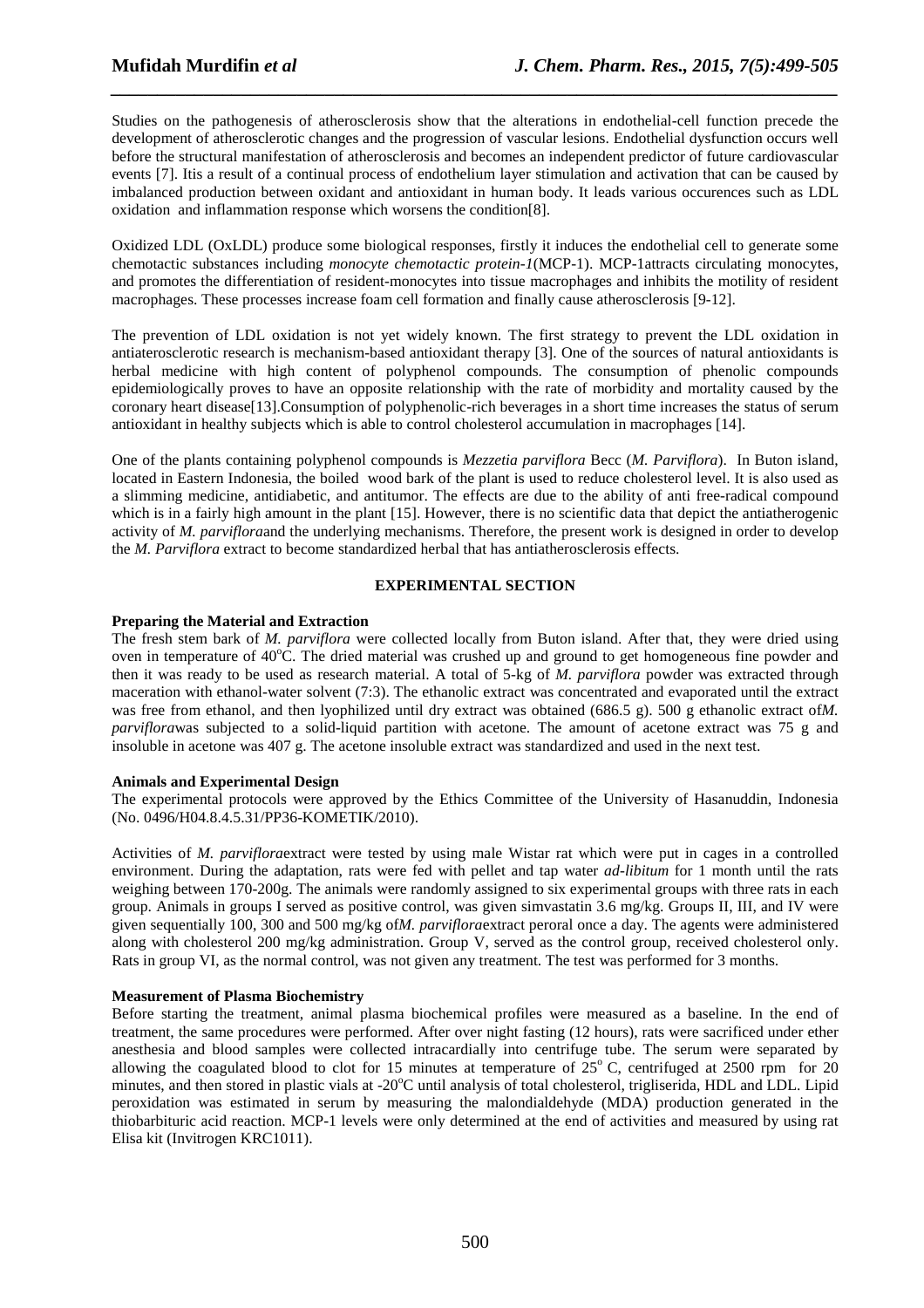# **Analysis of Antiaterosclerotic Effect**

The thoracic aortae of these rats were rapidly and carefully dissected from *aorta ascendens arch* to*bifurkasi iliaka* and then washed with cold *phosphate buffer saline* (PBS) containing 1 mmol/liter EDTA. Atheroma observation was performed by immunohistochemistry staining method with anti-macrophage antibody (MAC387).

*\_\_\_\_\_\_\_\_\_\_\_\_\_\_\_\_\_\_\_\_\_\_\_\_\_\_\_\_\_\_\_\_\_\_\_\_\_\_\_\_\_\_\_\_\_\_\_\_\_\_\_\_\_\_\_\_\_\_\_\_\_\_\_\_\_\_\_\_\_\_\_\_\_\_\_\_\_\_*

### **Immunohistochemistry**

Consecutive 4 µm sections were cut from each block, deparaffinized with xylene and rehydrated with graded ethanol solutions in deionized distilled water. Serial sections were processed for the immunohistochemical study.

Immunohistochemistry was performed using the streptavidin-biotin-peroxidase method with labeled streptavidinbiotin (LSAB; Dako, Carpinteria, USA). Briefly, the sections were placed in a glass box filled with 10 mmo l/L citrate buffer (pH 6.0) and were autoclaved for 15 min at 125°C to retrieve antigenicity. The sections were allowed to cool in the box at room temperature for 60 min before being immersed for 30 min in *peroxidase blocking reagent* (200 ml of methanol + 3.2 ml of H<sub>2</sub>O<sub>2</sub> 30%) to block endogenous peroxidase, then immersed in *antigen retrieval* solution (*Target Retrieval Solution*, TRS, Dako) at 80<sup>o</sup>C and washed twice in PBS. The avidin-biotin blocking solution was applied to the sections for 30 min to block avidin in the tissue. The primary *monoclonal rat antibody, anti-macrophages,* macrophage marker (MAC 387)(1:100 dilution, St. Cruz Biotechnologi) was applied to sections and incubated overnight at 4°C in a moist chamber. Subsequently, sections were incubated with biotinylated goat antirabbit IgG (Dako) for 30 min and streptavidin conjugated to horseradish peroxidase (Dako) for 30 min. Chromogenic fixation was carried out by immersing the sections in the solution of 3,3-diamino-benzidine tetrahydrochloride (DAB) (Dako) at room temperature for 10 minutes until a distinct reaction product was evident microscopically. The sections were then counterstained with Mayer's hematoxylin. Immunostaining of anti-MAC 387 antibody was graded according to the number of stained cells and the staining intensity in individual cells as follows: negative (score 0), almost no positive cells; low (score 1), 1-10% of the cell showed brown staining; and high (score 2), over 10% of the cells showed brown staining. Immunostaining was evaluated independently by three independent observers who were unaware of the clinical and histological diagnoses, and all of the sections were scored twice to confirm the reproducibility of the results.

#### **Statistical Analysis**

The data were statistically analyzed by using SPSS (Statistical Package for Social Sciences) software for windows version 15.0. The results were expressed as means  $\pm$  S.D. The statistical significance of the treatments analyzed with Kruskal-wallis test and the differences between the group means was determined using the Whitney Test.Differences are considered significant when  $p<0.05$  and very significant when  $p<0.01$ .

# **RESULTS AND DISCUSSION**

### **Antihiperlipidemic and anti-lipid peroxidation Activities**

The most important risk factors of atherosclerosis and coronary heart disease (CHD) are advanced age, male gender, smoking, diabetes mellitus, hypertension, and hypercholesterolemia [16,17]. In this study, we investigated the antiatherogenic effect of *M. parviflora*extract in high cholesterol fed rats. Fisrt,, the antihiperlipidemicand anti-lipid peroxidation effect of *M. parviflora*extract was obtained and the results can be seen in Table 1.These data showed that cholesterol intake (group V) for three months caused a significant increase in the total cholesterol (TC), triglycerides (TG), and *low density lipoprotein* (LDL) as well as the decrease of *high density lipoprotein* (HDL) when compared with normal control group (group VI).

The decrease of LDL level reduces cholesterol deposition in medium artery and aortae because the LDL has a role to carry cholesterol from the liver to periphery cells and artery muscle cells. The increase oh HDL level helps to remove cells from periphery cells and to carry cholesterol back to the liver. Therefore, the increase of HDL level is expected, and so is the LDL level. Besides that, LDL in an oxidated form is caught by macrophage through a scavenger mechanism. Therefore, anti-arteriosclerotic medicines should be able to decrease VLDL and LDL and/or increase HDL.

The administrations of *M. parviflora* extract and simvastatin to the treatment groups were able to prevent a hyperlipidemia condition. They significantly inhibited the elevation of plasma lipid profiles induced by dietary cholesterol when compared with the cholesterol control group (group V) in dose dependent manner. There were no significant differences between *M. parviflora* extract and control drug (simvastatin) effects on LDL and HDL levels but not on total cholesterol and triglycerides levels. The ability of the extract to increase the HDL level and attenuate the LDL level causes the reduction of the atherogenic index (LDL/HDL)suggesting that the extract may help to prevent the progression of atherosclerosis [18, 19]. These results are in accordance with the results of El-Adawiet al.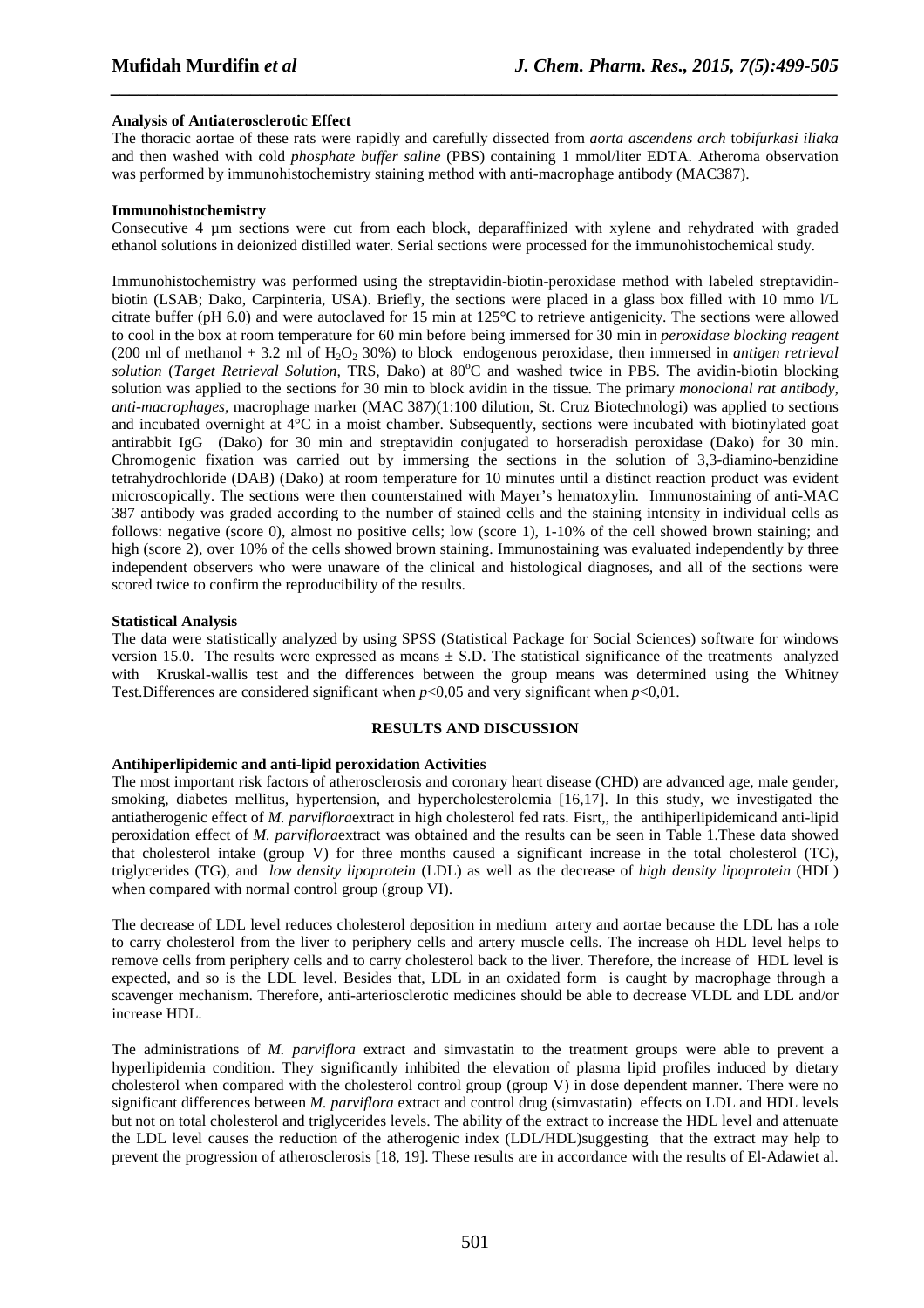[20] who reported that grape seed extract which was rich in polyphenol compounds showed an obvious hypocholesterolemic effect.

*\_\_\_\_\_\_\_\_\_\_\_\_\_\_\_\_\_\_\_\_\_\_\_\_\_\_\_\_\_\_\_\_\_\_\_\_\_\_\_\_\_\_\_\_\_\_\_\_\_\_\_\_\_\_\_\_\_\_\_\_\_\_\_\_\_\_\_\_\_\_\_\_\_\_\_\_\_\_*

| <b>GROUP</b> | <b>TREATMENT</b>                                           | Average<br>Percentage of<br><b>Total Cholesterol</b><br>Decrease | Average<br>Percentage of<br>Trigliserida<br>Decrease | Average<br>Percentage of<br>HDL-Cholesterol<br>Increase | Average<br>Percentage of<br>LDL-Cholesterol<br>Decrease | Average<br>Percentage of<br>MDA-Decrease |
|--------------|------------------------------------------------------------|------------------------------------------------------------------|------------------------------------------------------|---------------------------------------------------------|---------------------------------------------------------|------------------------------------------|
| I            | Cholesterol<br>$+Simvastatin$                              | $-40.31 \pm 4.46*$                                               | $13.33 \pm 3.13*$                                    | $126.7 + 15.7*$                                         | $-25.12 \pm 1.57$ *                                     | $28.72 \pm 15.86*$                       |
| $\Pi$        | Cholesterol+ Extract of<br>parviflora<br>М.<br>$500$ mg/Kg | $-21.71 \pm 3.33*$                                               | $18.11 \pm 1.20*$                                    | $144.3 \pm 58.1*$                                       | $-19.88 + 5.47*$                                        | $-43.41 \pm 15.73*$                      |
| Ш            | Cholesterol+ Extract of<br>parviflora<br>М.<br>$300$ mg/Kg | $-12.20\pm 6.56*$                                                | $24.81 \pm 1.27$ *                                   | $106.1 \pm 28.6*$                                       | $4.53 \pm 3.39*$                                        | $-27.09 + 9.25*$                         |
| <b>IV</b>    | Cholesterol+Extract of<br>М.<br>parviflora<br>100mg/Kg     | $-9.85 + 2.00*$                                                  | $43.56 \pm 12.16*$                                   | $61.5 \pm 6.9*$                                         | $11.87 + 0.65*$                                         | $8.55 \pm 3.35*$                         |
| V            | Cholesterol (control)                                      | $43.09 \pm 3.11$                                                 | $76.56 \pm 5.97$                                     | $-4.4 \pm 2.8$                                          | $28.47 \pm 2.80$                                        | $117.89 \pm 18.67$                       |
| VI           | Normal Control                                             | $3.75 \pm 2.01*$                                                 | $17.09 \pm 1.34*$                                    | $40.0 \pm 13.9*$                                        | $7.71 \pm 4.71*$                                        | $15.33 \pm 7.64*$                        |

**Table1. Test results of antihiperlipidemic and anti-lipid peroxidation effect of** *M. parviflora* **extract** 

*Normal control group not given any treatment, control group received cholesterol 200 mg/kg only, the other groups were given the agents along with cholesterol 200 mg/kg administration. The test was performed for 3 months. \*p<0.05 compared to control* 

Hipercholesterolemia, one of the several main factors of atherosclerosis, increases the release of radicals in some ways. The main target of oxygen free radicals is to attack the double unsaturated fatty acid on membrane lipid to cause lipid peroxidation and consequently to produce the disorganization of cell structure and functions [9]. Efficiency of antioxidant protection in a hypercholesterolemic patient depends on the balance between oxygen free radicals and antioxidant availability.

Several studies have indicated that polyphenols (mainly catechins and procyanidins) of grape, wine, and grape seed extracts inhibit the oxidation of low-density lipoprotein (LDL). Tea antioxidants with a greater number of phenolic hydroxyl groups have greater antioxidant power, i.e., epigallocatechingallate (8 groups) >epicatechingallate (7 groups) > GC (6 groups) >epicatechin (5 groups) >epigallocatechin (6 groups)[21]. Polyphenol in tea also has*electron-donating* antioxidant characteristics whose activities are related with the amount and location of hydroxyl cluster that exists in the galloil cluster [22].

The in vivo study of lipid peroxidation inhibition of the extract was performed by measuring the malondialdehid (MDA) levels as a final product of lipid peroxidation. Dietary cholesterol produced a significant increase in plasma MDA levels reaching up to 117.89% of the normal values. *M. parviflora*extract significantly inhibits the lipid peroxidation reaction in animal test dose dependently. In previous study we determined the in vitro LDL-oxidation inhibitory of *M. parviflora* extract. The result showed that 50 µg/ml*M. parviflora* extract prevented LDL oxidation induced by  $CuSO<sub>4</sub>$  by prolonging the LDL-oxidation lag time (unpublished data).

As a positive control, we used simvastatin. It has been reported that simvastatin has anthiatherosclerotic character due to its antioxidant capacity [23]. In this experiment simvastatin showed a significant inhibitory effect on lipid peroxidation but its activity was lower than the *M. parviflora* extract. The high potency of *M. parviflora* extract as anti lipid-peroxidation, thereby, might be expected to responsible for a preventive effect on oxidative stress related cardiovascular diseases.

# **MCP-1 Levels**

Arteriosclerosis is a response not only to hyperlipidemia but also to the inflammations of the vessel wall. The early stage of atherosclerosis is characterized by the focal attachment of monocytes to the endothelium and their subsequent transendothelial extravasation into the vessel wall [24, 25]. One of molecules that has chemotactic activity for monocytes is monocyte chemoattractant protein-1 (MCP-1) [26, 27].

The following is the graph of MCP-1 content measured in rat serum after being treated with cholesterol, cholesterol plus simvastatin and cholesterol plus *M. parviflora* extract with doses of 100 mg/Kg, 300 mg/Kg and 500 mg/Kg for three months.

Cholesterol feeding caused an increase in MCP-1 levelthat is higher compared to the normal animal group. It means that a high intake of cholesterol induced marked elevation of MCP-1 content. The MCP-1 levels of simvastatin and *M. parviflora* extract (500 mg/Kg) treated groupswere lower than the normal group and the cholesterol control group. Sparrow et al. [28] investigated the anti-inflammatory and antiatherosclerosis effect of simvastatin. They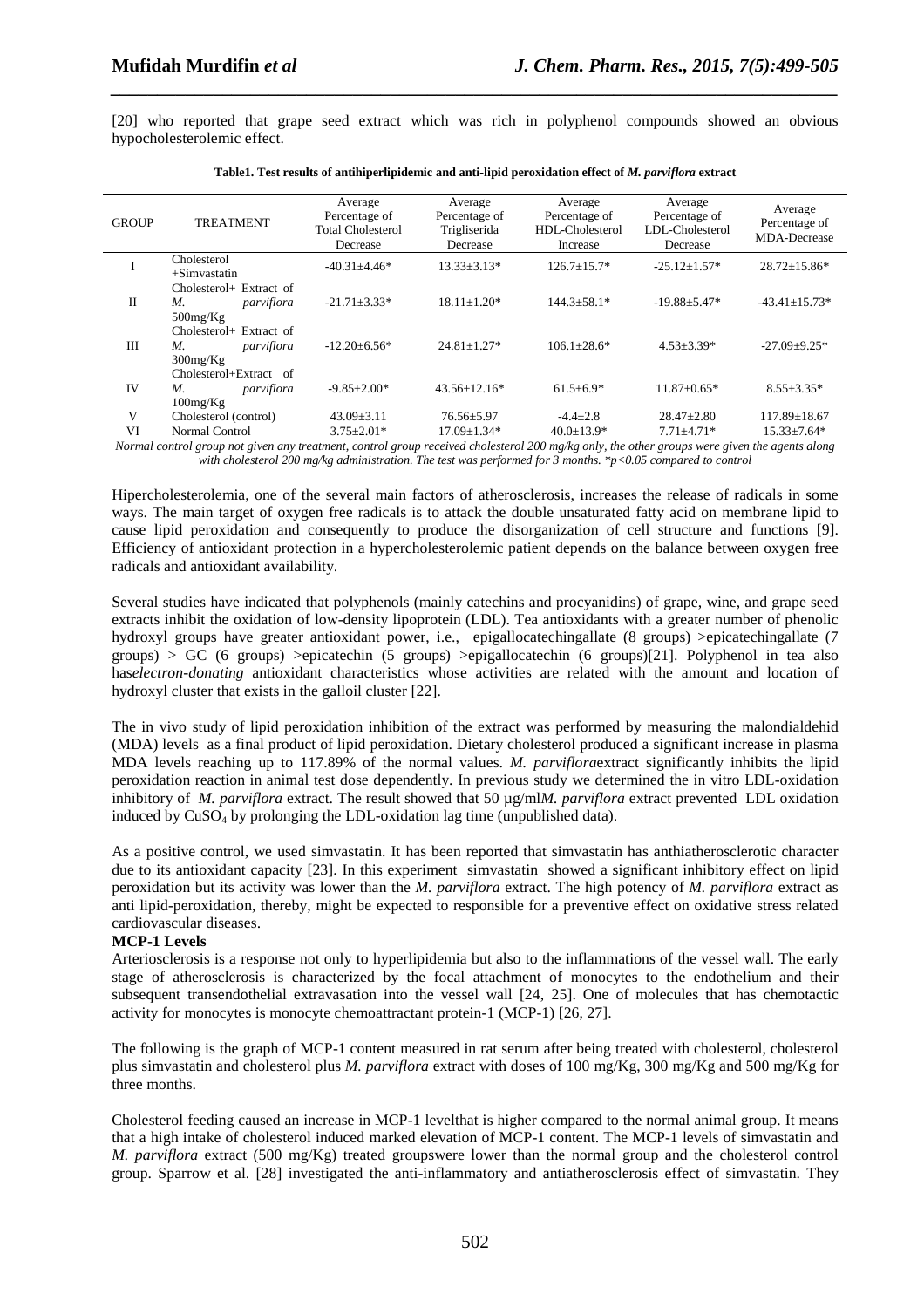found that simvastatin administered orally to mice 1 hour before carrageenan injection reduced the extent of carrageenan-induced foot pad edema and simvastatin prevented an increase in aortic cholesterol content. A similar anti-inflammatory study conducted by Marketou, et al. [29]showed that simvastatin exerted inhibitory effects on oxidative stress, proinflammatory cytokines, and endothelial activation in hyperlipidemic subjects based on the results of serum concentrations of total peroxides (TP), interleukin-6 (IL-6), tumor necrosis factor-alpha (TNF-a) and soluble intercellular vascular adhesion molecule 1 (sICAM 1). In our study, MCP-1 was significantly decreased by *M. parviflora*extract 500 mg/kg-treated group, but not by *M. parviflora* extract at 100 mg/kg. This result indicated that *M. parviflora*extract effectively diminished MCP-1 release at a dose of 500 mg/kg, only. Our preliminary study showed that *M. parviflora* extract (100 ppm) significantly attenuated the in vitro secretion of monocyte chemoattractant protein (MCP)-1 and TNF-alpha [30].

*\_\_\_\_\_\_\_\_\_\_\_\_\_\_\_\_\_\_\_\_\_\_\_\_\_\_\_\_\_\_\_\_\_\_\_\_\_\_\_\_\_\_\_\_\_\_\_\_\_\_\_\_\_\_\_\_\_\_\_\_\_\_\_\_\_\_\_\_\_\_\_\_\_\_\_\_\_\_*

| <b>GROUP</b> | <b>TREATMENT</b>                                      | Average of Total Serum MCP-1 (pg/mL)   |
|--------------|-------------------------------------------------------|----------------------------------------|
|              | Cholesterol +Simvastatin                              | 64493.333±2759.879*                    |
| П            | Cholesterol+ Extract of <i>M. parviflora</i> 500mg/Kg | 68233.333±2557.368*                    |
| Ш            | Cholesterol+ Extract of M. parviflora $300$ mg/Kg     | 71033.333±1107.309*                    |
| IV           | Cholesterol+Extract of M. parviflora $100mg/Kg$       | $71613.333 \pm 1248.092$ <sup>ns</sup> |
| V            | Cholesterol (control)                                 | 70293.333±1923.469                     |
| VI           | Normal Control                                        | 72113.333±2955.763*                    |

*Normal control group not given any treatment, control group received cholesterol 200 mg/kg only, the other groups were given the agents along with cholesterol 200 mg/kg administration. The test was performed for 3 months. \*p<0.05 compared to control* 

Some researches suggest that polyphenols have anti-inflammatory effects through modulation of the expression of pro-inflammatory mediators such as cyclooxygenase, lipoxygenase, NO synthase, and several important cytokines (nuclear factor-kappa B and mitogen-activated protein kinase signaling) [31-34].

# **Antiatherosclerosis Activities**

Endothelial dysfunction occurs before the structural manifestation of atherosclerosis and thus serves as an independent predictor of future cardiovascular events [7].The endothelial activation can be recognized from early monocytes adhesionin the endothelial layer so the monocytes which is initially in the*circulating monocyte* system changing into *resident monocyte* andfinally differentiate into macrophage. This condition is assessed through the immunohistochemistry staining. The marker used is*macrophage marker* (MAC 387), amonoclonal antibody, that detects*Macrophage migration inhibitory factor (MIF)-Related Protein* MRP8/MRP14. This marker has a*cross reaction* with activated leukocytes (neutrophyle and monocytes)[35]and activated endothelial[36-38].Therefore, the monocytes, leukocytes, and activated endothelial cells appear in this immunohistochemistry staining. The *cross reaction*is due to the presence of identical epitop in the molecules, either in whole or in part [36]. This method is chosen because the previous study showing that 200 mg/kgBB cholesterol administration to rats every day for three months has not shown any formation of atherosclerotic plaque, so a marker is needed to be used for the early step of atherosclerosis occurrence.

The following is a microscopic description of immunohistochemistry coloring results:



#### **Figure 1. Endhotelial Cell Immunohistochemistry Coloring**

*A. normal cells (Score 0) were shown by M. parvifloraextract 500 mg/kg-treated group which was same with normal group and simvastatin (3.6 mg/kg)-treated group.* 

*B. 1% - 10% cell colored brown by monoclonal antibody used (Score + 1) was shown by M. parvifloraextract 100 mg/kg-treated group,*   $C. > 10\%$  cell colored brown by monoclonal antibody used (Score + 2) was shown by the sick animal control group. *Magnification 10 x 40*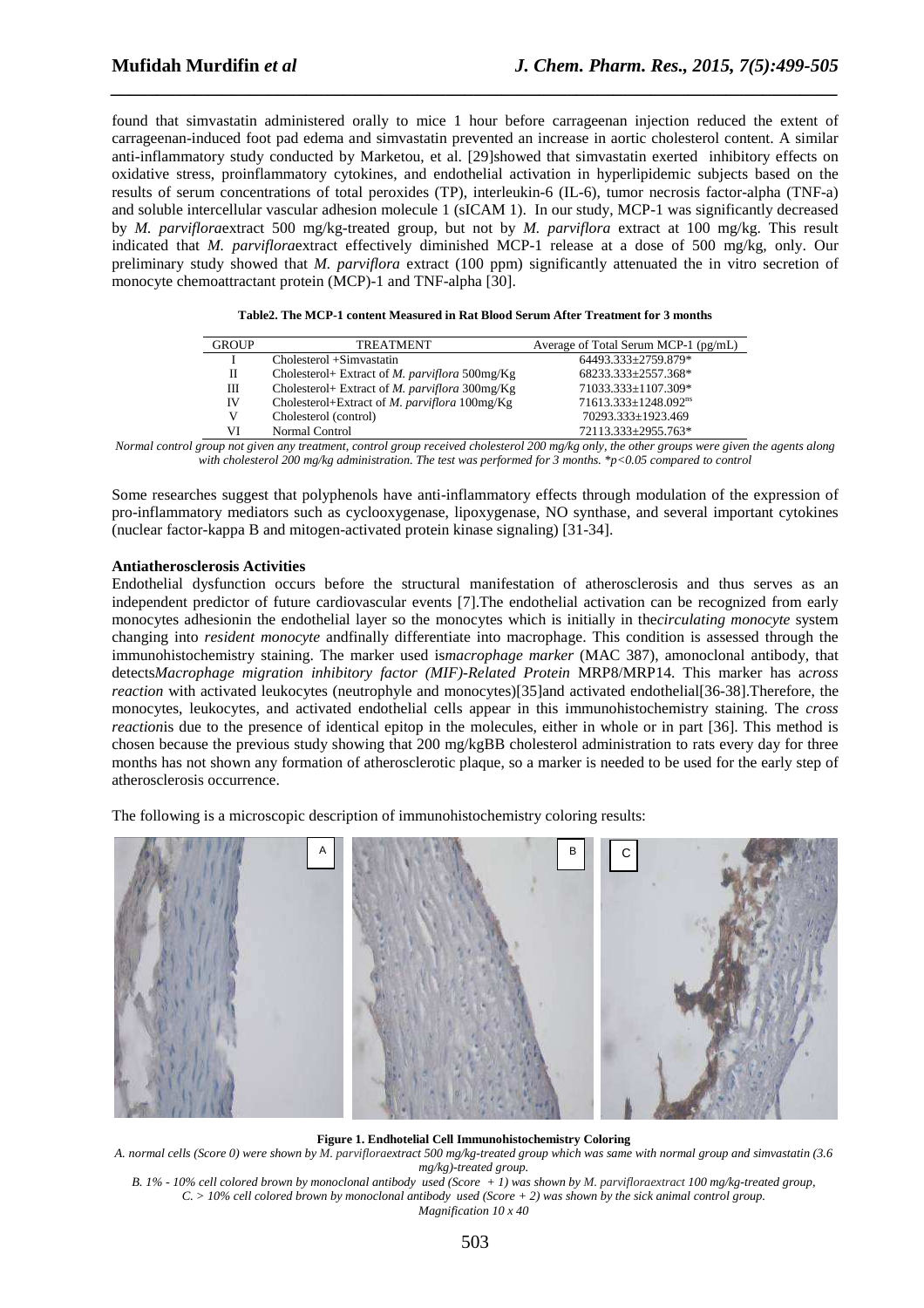The results of immunohistochemistry staining show that a hypercholesterolemic diet caused an increase in the number of activated endothelial cell and in the amount of monocytes *resident* on the endothelial cell surface. It was scored as +2 and can be extrapolated as type I lesion in human atherosclerosis.The relationship between the score of endothelial dysfunction and the treatments was analyzed by using the contingency test and the chi-square value. The result showed that the value was larger (23.800) than the table value( $\chi^2_{0.05(12)}$  = 21.026). It means that there was a relationship between endothelial dysfunction level and the treatments.

*\_\_\_\_\_\_\_\_\_\_\_\_\_\_\_\_\_\_\_\_\_\_\_\_\_\_\_\_\_\_\_\_\_\_\_\_\_\_\_\_\_\_\_\_\_\_\_\_\_\_\_\_\_\_\_\_\_\_\_\_\_\_\_\_\_\_\_\_\_\_\_\_\_\_\_\_\_\_*

The administration of *M. parviflora*extract along with cholesterol can prevent the atherosclerosis occurrence in dose dependent manner. *M. parviflora*extract 500 mg/kg-treated rats did not show the presence of brown colored cells stained by monoclonal antibody the same as that in the healthy animal group. The same protecting effect was shown by the simvastatin (3.6 mg/kg) group. Meanwhile, the animal test group treated with lower dose of*M. parviflora* (100 mg/kg) showed that only 1-10% cells were stained by monoclonal antibody (score +1). No animals treated extract showed score  $+2$  ( $>10\%$  cells stained by monoclonal antibody) as in the sick animal control.

*M. parviflora* extract consists of condensed flavonoid and tanin[15]. Therefore, consumption of*M. parviflora*extract may cause accumulation of antioxidant active compounds in cells, preventing oxidation-induced cell damage and oxidized LDL-induced atherosclerosis plaque formation.

# **CONCLUSION**

*M. parviflora*-standardized extract may resist the atherosclerosis process caused by the cholesterol intake through antihiperlipidemia and anti-lipid peroxidation activities.

# **Acknowledgement**

The study was supported by The Department of National Education of Republic of Indonesia for the research grants. We are grateful to dr. Upik Anderiani Miskad, Ph.D. and Dr. Husni Cangara, Ph.D. for the collaborative work in immunohistological scoring of the aortic sections.

#### **REFERENCES**

[1] The National Institute of Health Research and Development, Ministry of Health, Republic of Indonesia. *Data in the Report of Indonesia Basic Health Research Results in 2007*.**2008**.

[2] S Mendis;PPuska;B Norrving.Global atlas on cardiovascular disease prevention and control. World Health Organization. Geneva.**2011.** 

[3] P Libby. *Nature*.,**2002a,** 420, 868–74.

[4] G Stoll; MBendszus. *Stroke.,***2006**,37,1923-32.

[5] GK Hansson.*Arterioscler.Thromb.Vasc. Biol*., **2001**, 21, 1876-90.

[6] P DiCorleto; ASoyombo.*CurrOpinLipidol.,***1993**,4, 364-72.

[7] JE Deanfield; JP Halcox; TJ Rabelink. *Circulation*., **2007**, 115, 1285–95.

[8] GS Lawrence. 1st Mini Cardiology Update: From Prevention to Current Management. Semarang.**2001**, May 19- 20.

[9] IS Young; J McEneny. *Biochemical Society Transactions*.,**2001**, 29(2), 358-62.

[10] GK Hansson.*N Engl J Med*., **2005**, 352, 1685-95.

[11] N Leitinger. *CurrOpinLipidol*.,**2003**, 14, 421-30.

[12] R Stocker; JFKeaney.*Physiol Rev.,***2004**, 84, 1381-478.

[13] P Knekt; R Jarvinen; A Reunanen; JMaatela.*BMJ*., **1996**,312, 478-81*.* 

[14] M Rosenblat; N Volkova; JAttias; RMahamid; MAviram.*Food & Function*.,**2010**, 1, 99-109.

[15] M Murdifin; EWahyudin; GS Lawrence;Subehan; MAManggau; GAlam.*PharmacognosyJournal*.,**2012**, 4(34), 18-21.

[16] G Meisenberg G; WH Simmons.Principles of Medical Biochemistry, 2<sup>nd</sup>Edition, Mosby Elsevier, 2006,461-71.

[17] CA Burtis; ER Ashwood; DE Bruns. Tietz Textbook of Clinical Chemistry and Molecular Diagnostics*.*  4 thEdition, Elsevier Saunders, **2006,**903-67.

[18] RD Abbott; PW Wilson; WB Kannel;WP Castelli.*Arteriosclerosis*.,**1988,** 8(3),207-11.

[19] S Alladi; KR Shanmugasundaram.*Nutrition Reports International*., **1989**,40(5), 893-9.

[20] H El-Adawi; MA Mohsen; D Youssef; S El-Sewedy.*International Journal of Pharmacology*.,**2006**,2(6), 593- 600.

[21] SA Wiseman;DA Balentine; BFrei.*Crit. Rev. Food Sci. Nutr.,* **1997**,37, 705-18.

[22] G Paganga; H Al-Hashim; H Khodr; BC Scott; OI Aruoma; RC Hider; B Halliwell; CA Rice-Evans.*Redox Rep.,* **1996***,*2, 359-64.

[23] MKH Puttananjaiah;MADhale; VGaonkar; SKeni.*Appl. Biochem. Biotechnol*.,**2011***,*163(2), 215-22.